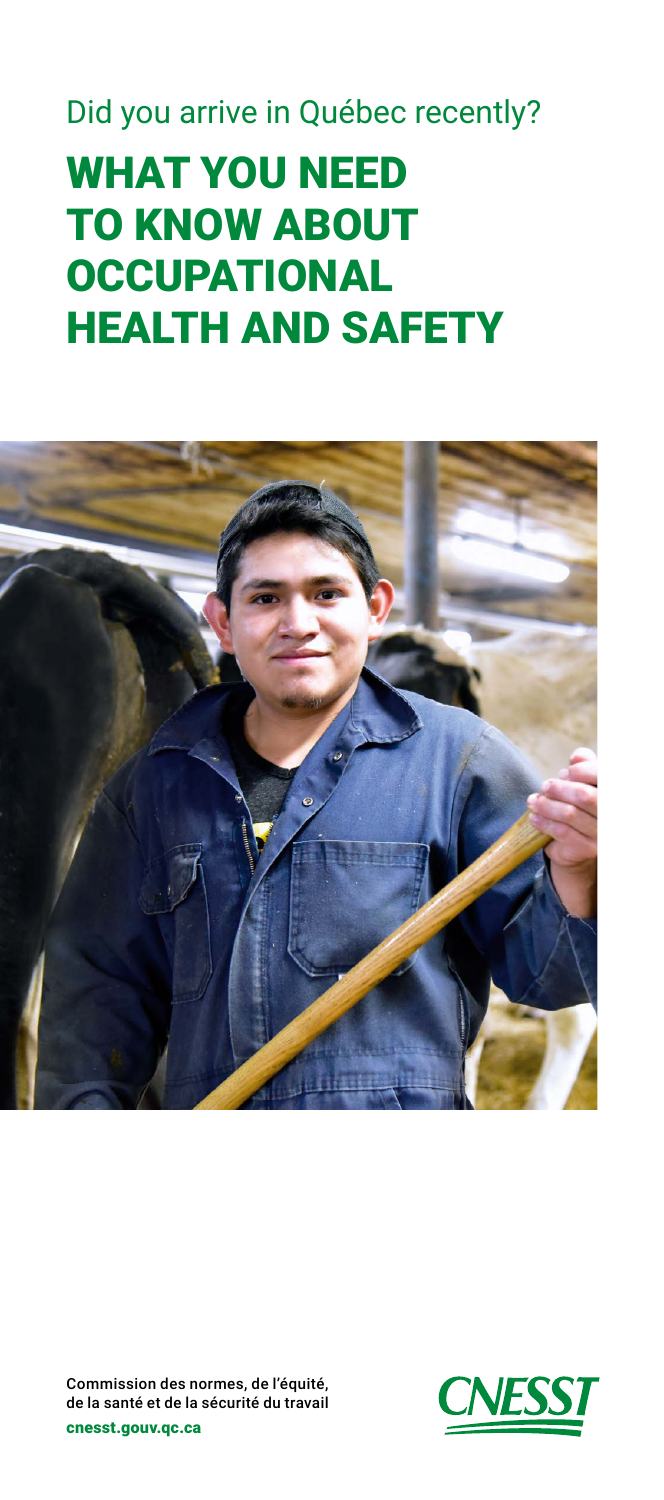# **Your job is protected**

In Québec, the Commission des normes, de l'équité, de la santé et de la sécurité du travail (CNESST) promotes and ensures compliance with labour rights and obligations for both workers and employers.

The CNESST primarily focuses on the prevention of work accidents and occupational diseases and the compensation and rehabilitation of workers who are victims of them.

# **Prevention in occupational health and safety**

The CNESST aims to promote health and safety management by workplaces while ensuring compliance with applicable laws and regulations.

This management is achieved by applying a prevention approach aimed at identifying, correcting and controlling occupational health and safety risks. The CNESST also supports employers and workers who collaborate in the implementation of preventive measures, because occupational health and safety is everyone's business.

#### **Your protection as a worker**



Generally, if you are a worker, that is, you are paid by an employer or hired by a placement agency to work full time or part time, you are **AUTOMATICALLY INSURED** in the event of a work accident or occupational disease. The insurance does not cost you anything, since your employer covers the necessary premiums. Self-employed workers must submit a written request to the CNESST and pay their own premiums in order to be protected.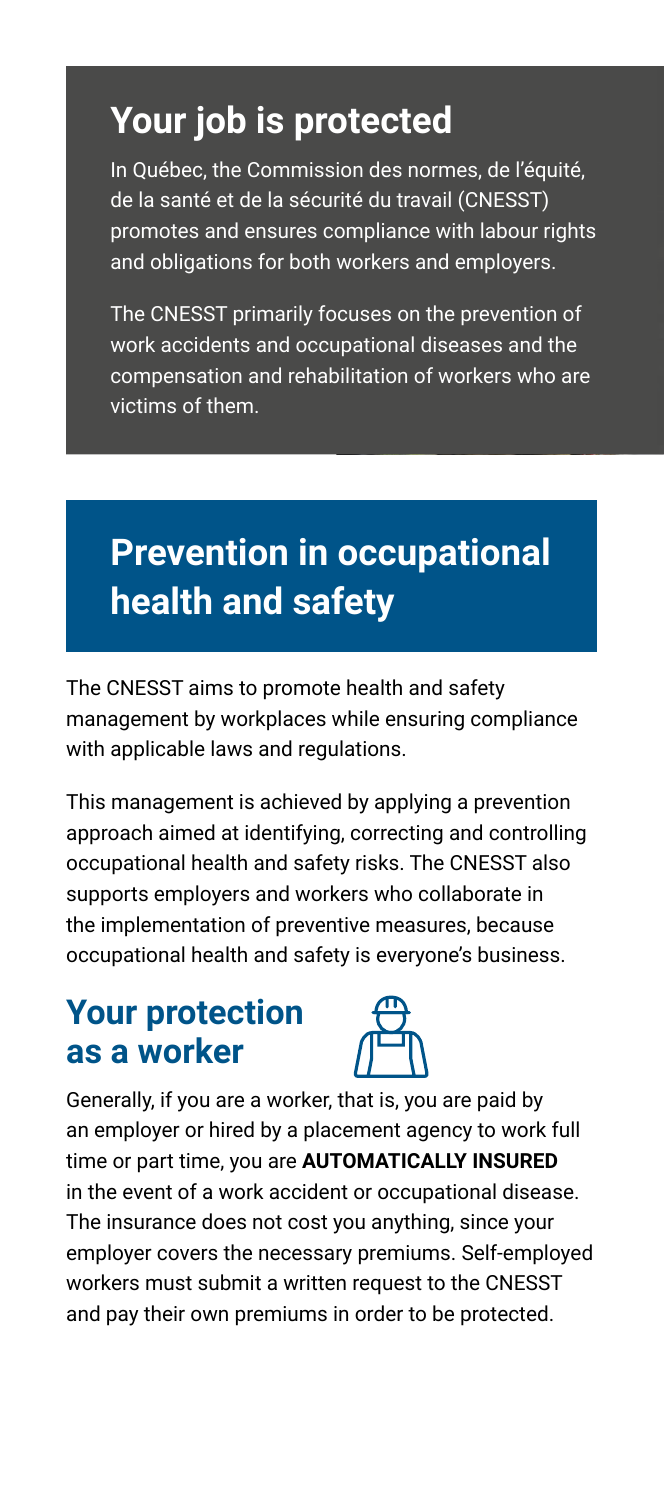

## **Rights and obligations**

Your employer has an obligation to provide you with working conditions that respect your health, safety and physical and psychological well-being.

#### **Your employer has a legal obligation to provide you with:**

- the information, training and supervision you need to perform your duties safely;
- a clean and safe workplace, safe equipment, tools and machinery and a well-appointed work station;
- the personal protective equipment you need to work safely (safety goggles, gloves, boots, vest, etc.).

#### **As a worker, you have an obligation to:**

- participate in identifying and eliminating hazards in the workplace (for example, by telling your employer if you identify a hazard, by warning someone if a machine is defective or by wiping a puddle of water off the floor);
- ensure your health, safety and physical and psychological well-being and that of your colleagues;
- wear the personal protective equipment provided by your employer.



You have the right to refuse to perform a task if you **have reasonable grounds to believe it is unsafe for you or another person.**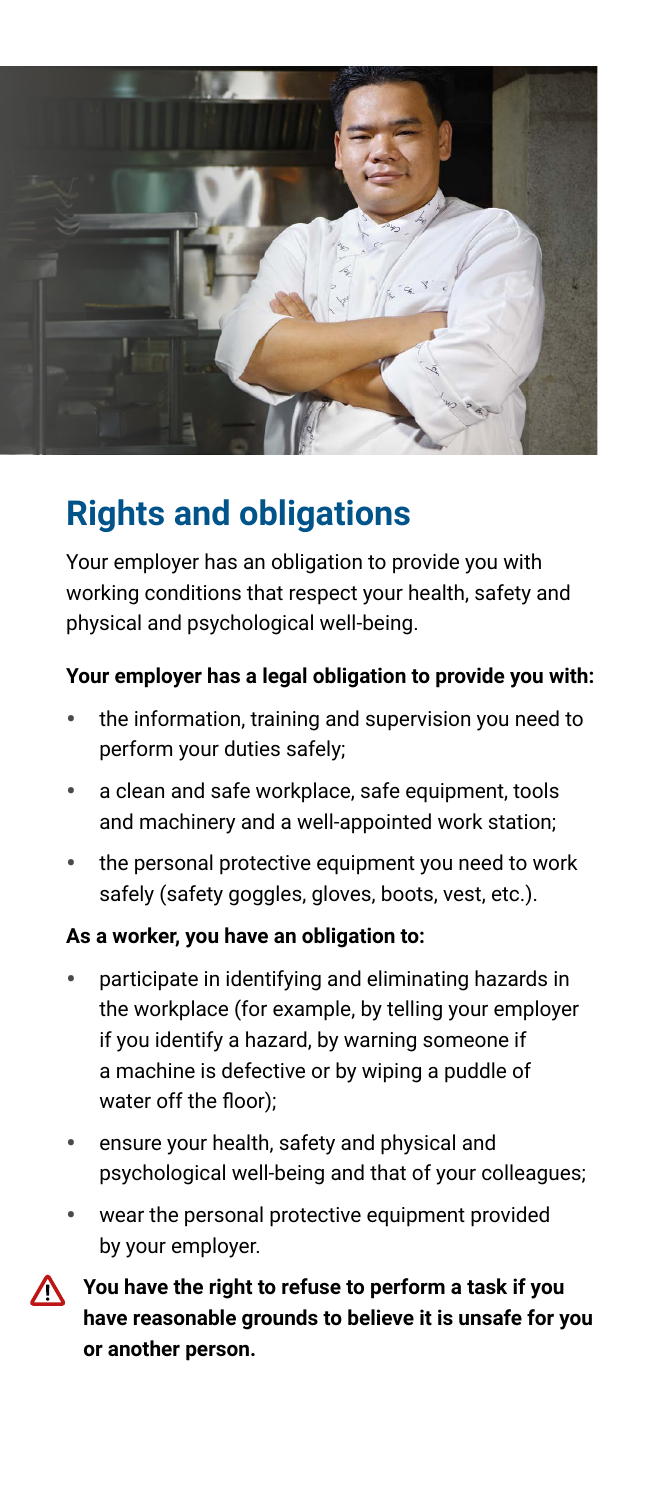

## **Your income is protected**

If you have to be absent from work because of a work accident or occupational disease, you will be compensated as follows:

- On the day of the accident, your employer pays you 100% of your regular wages.
- For the first 14 days of absence, your employer pays you 90% of your net wages for the periods you would normally have had to work; the CNESST will reimburse the employer for this amount as soon as it receives the *Employer's notice and reimbursement claim*.
- From the 15th day of absence, the CNESST pays you an indemnity equivalent to 90% of your net income.

### **You are guaranteed to keep your job**

If you have been the victim of a work accident or occupational disease, you have the right to return to your job or an equivalent job as soon as you are recognized as fit to work. You retain this right for one or two years after you stop working, depending on the number of employees in the company where you work.

Even if you are receiving medical treatment, your employer may assign you to a different task than you normally do if your attending health professional agrees. During your temporary assignment, you keep the wages and benefits of your regular job. When you return to your regular job, your wages and benefits will be the same as before your absence.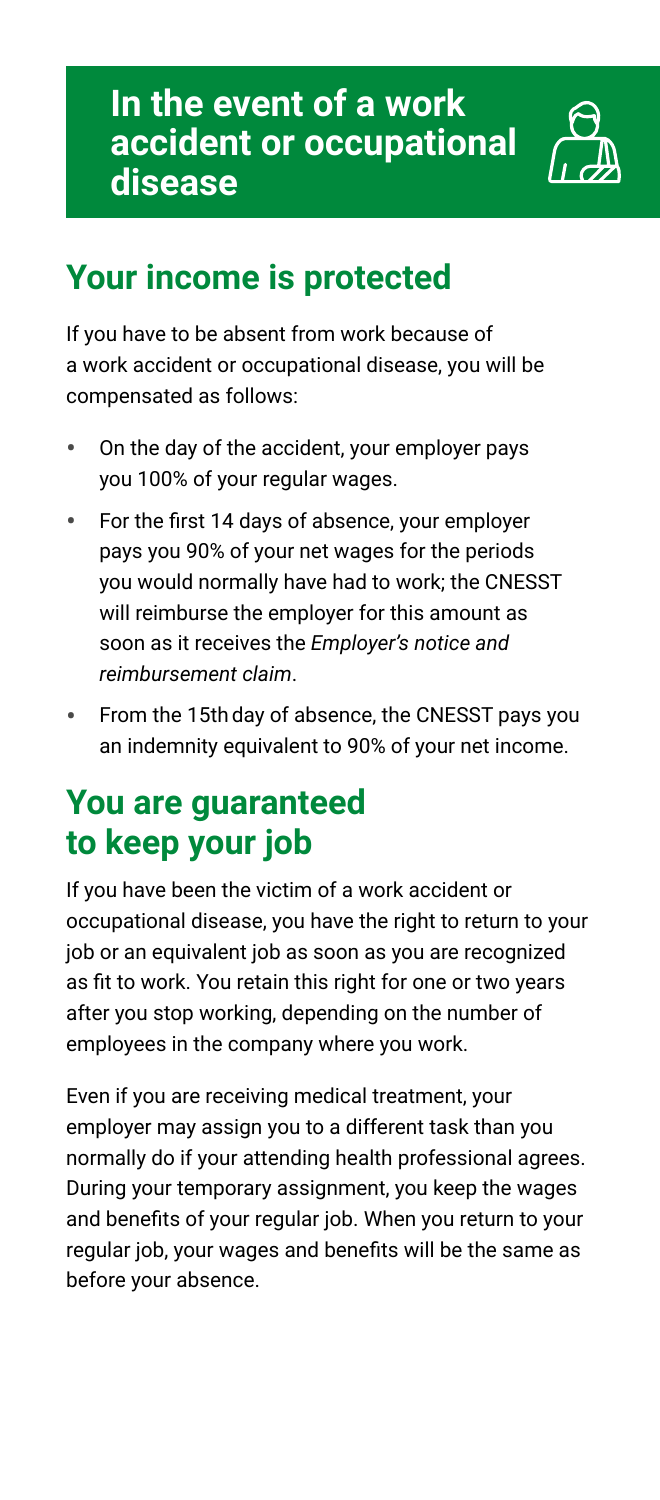### **You have the right to choose your health professional**

You can choose your health professional and the health facility where you will be treated. The health professional plays a very important role, for they make the diagnosis, recommend treatments, assess the nature of your limitations and determine when you will be able to return to work. You are also entitled to receive rehabilitation services to facilitate your return to work.

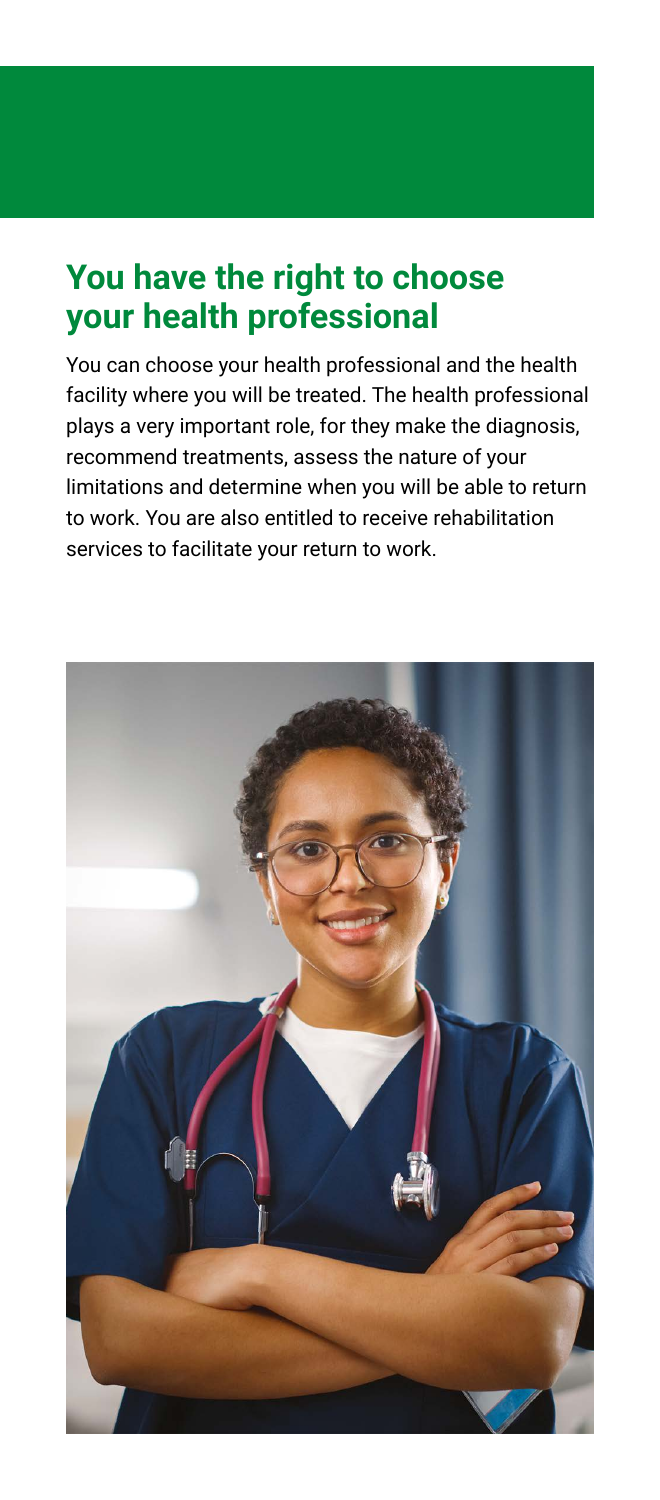## **1** Inform your employer quickly

Your employer must be informed quickly when a work accident occurs because they have an obligation to provide you with first aid. If you have to go to the hospital, a clinic or even home after your accident, your employer will pay the cost of transportation (ambulance, taxi, public transit, etc.).

You must inform your employer about the incident even if you do not need medical attention.

#### **Receive the necessary care**

You must receive the necessary medical care. Consult a health professional quickly even if the injury seems mild. Ask them to provide you with a medical certificate and give a copy to your employer. When your claim is accepted after your accident, you are entitled to receive the services, care and treatments required for your medical condition free of charge. You must deal with a provider authorized by the CNESST.

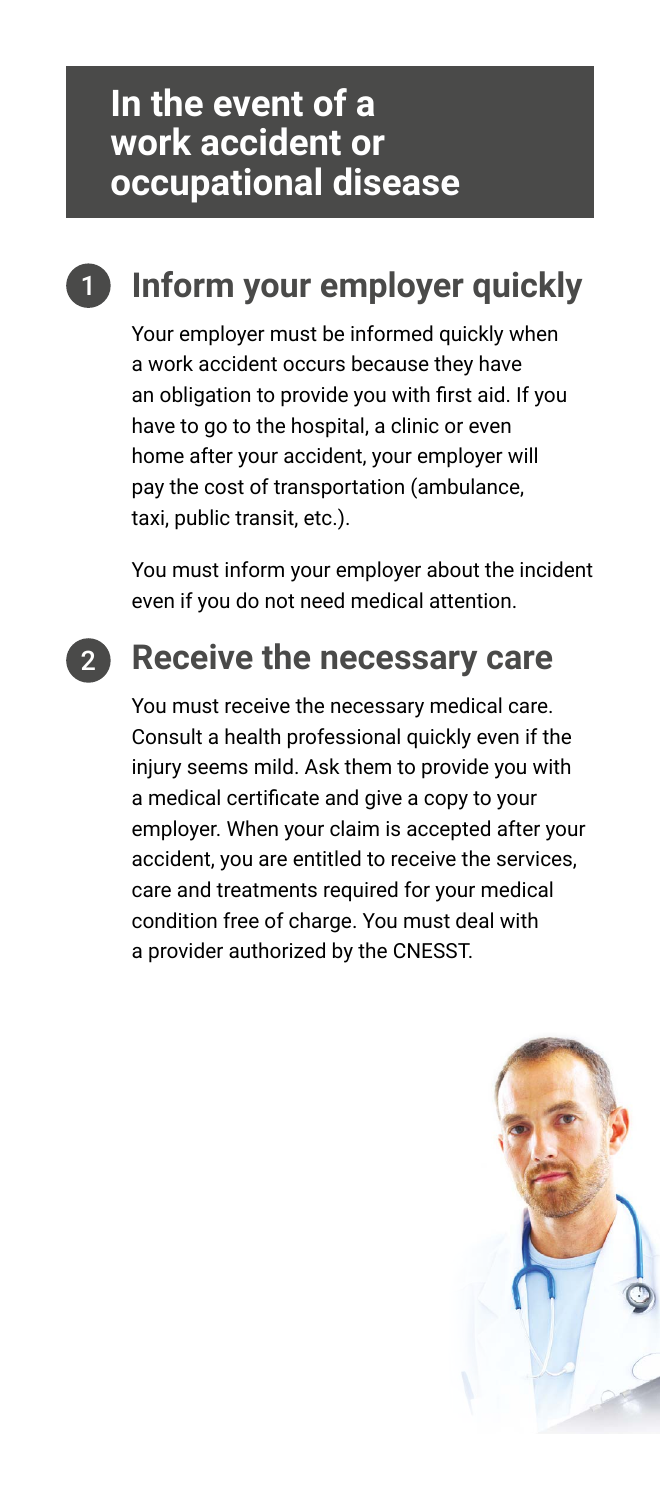# 3 **Keep all your receipts**

In general, the CNESST pays the hospital or clinic directly after a work accident.

If you have to buy certain products or medications prescribed by your health professional yourself or if you have to pay to obtain medical services, you must complete a reimbursement claim form and send it to the CNESST with the original receipts and supporting documents. You can also be reimbursed for travel and accommodation expenses.

### 4 **File a claim for compensation with the CNESST**

To obtain reimbursement for the expenses mentioned above or to receive an income replacement indemnity if you have been absent from work for more than 14 days:

- complete the *Worker's claim* form;
- send it to the CNESST with your medical certificate and the originals of your receipts and supporting documents;
- give your employer a copy of the *Worker's claim* form, where applicable.

**Note:** You have six months to file a claim for compensation with the CNESST.

- 5 **Have the medical examinations requested and follow the treatments prescribed**
- 6 **Inform the CNESST of any changes in your situation**